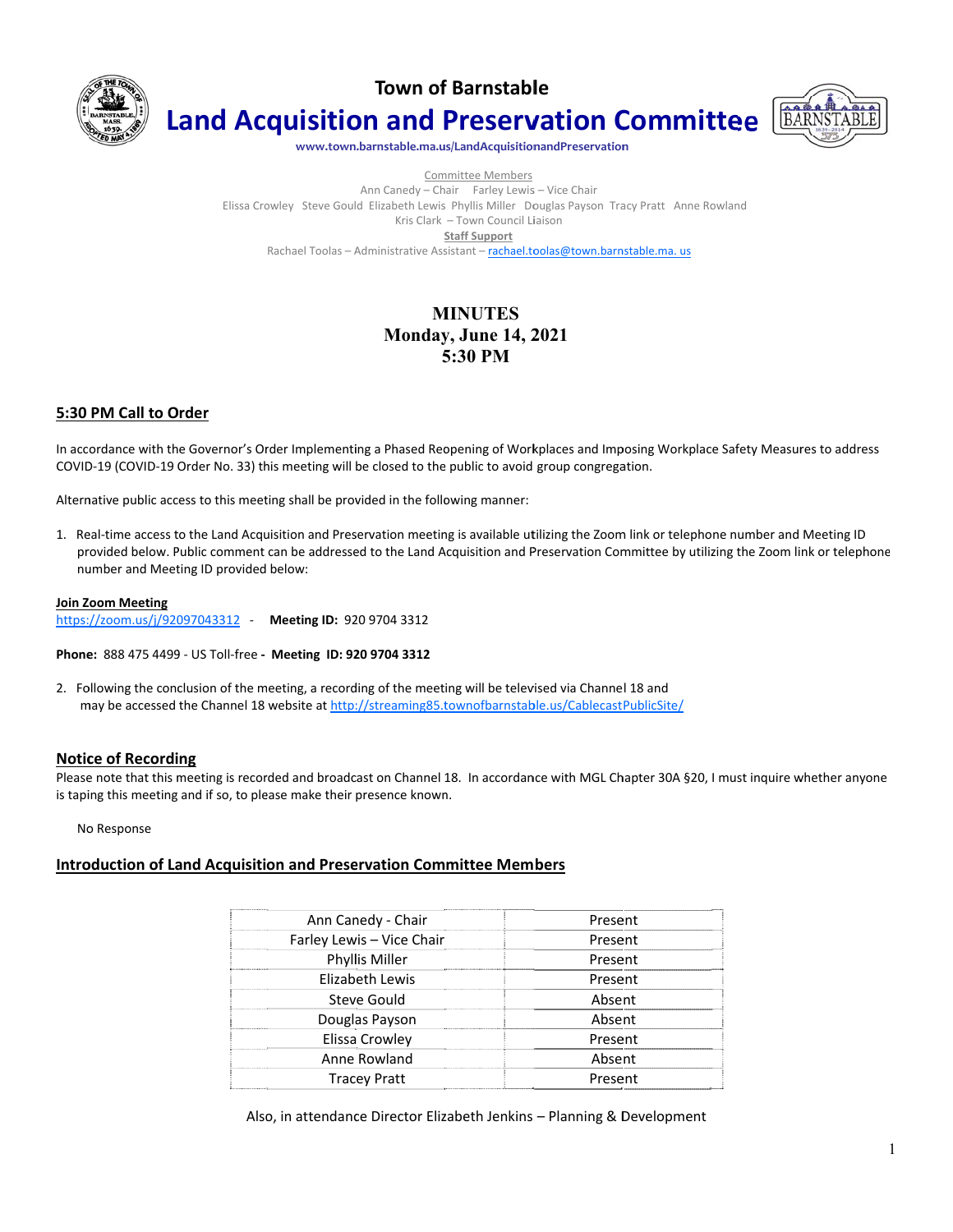### **Approval of Minutes**

Currently, there are no minutes to approve due to shortage of staffing. Minutes that need to be completed are as follows: April 6, 2020, May 11, 2020, September 14, 2020, December 14, 2020, January 11, 2021, and March 8, 2021, and April 12, 2021. Director Jenkins states the December  $14<sup>th</sup>$  meeting was cancelled due to zoom link issues.

## **New Business**

# • **Presentation by Shannon Hulst, Barnstable County & Woods Hole Sea Grant Floodplain Coordinator and Deputy Director of Cape Cod Cooperative Extension on property buyout strategies as a management tool**

Being a coastal community there are concerns with rising sea levels and climate change. In recent years, there has been an increase in the number of coastal storms the Cape has had to deal with. This puts coastal properties under a lot of stress. Areas such as Blish Point in our purview have been severely impacted. Shannon Hulst received the 2019 CRS award for excellence from the Federal Insurance Mitigation Administration, a division of FEMA, for outstanding leadership. This award is given to persons for identifying risk areas and promoting flood insurance for the protection of the individual and the community along with engaging community leaders. Councilor Kris Clark participated in a forum regarding property acquisitions and land buyouts in the flood plain. Councilor Clark thought it would be beneficial for the committee to learn about buyout options for floodplain areas. Today, there are fifty-two thousand acres or 20% of Cape Cod land area that is located in the floodplain. If a property has a federally backed mortgage they must carry flood insurance. There is a \$10.5 billion value in these home and therefore creates a lot of risk Cape wide. We're seeing damage on the Atlantic coast and Cape Cod Bay, but it's possible to have damage on any of our coastlines. Open space is the best thing we can have in areas that are likely to be flooded. With rising sea levels we are likely to see more damage. Ms. Hulst presented Buyout Programs that are available. Federal Buyout Programs are directed at developed homes that are experiencing flood issues.

 Hazard Mitigation is defined as any sustained action taken to reduce or eliminate long term risk to human life or property from a hazard event. FEMA has a program with the assistance to construct their grants around hazard mitigation. FEMA will either demolish or move the structure outside the floodplain. A buyout is of the market value of the structure. This makes it challenging for the Cape area with the high market value of homes. Although the land owner is looking for the grant, the State is the applicant and the Town is the sub-applicant. It would also be deed restricted. Federal Government would pay 75% then the local land trusts would come in with the 25%. It takes a few years for the grant process to be approved. It was successful in New Hampshire.

Another Federal Buyout program is the Emergency Watershed Protection Program. We will focus on the floodplain easement buyout option. The Federal or State would have to declare a disaster which would then initiate the process for qualification of the grant. It is worded for lands along the river but as a coastal community Ms. Hurst thinks it may qualify. There needs to be more information on this program because it refers to the floodplain reach. What defines "floodplain reach" needs to better explained. Ms. Hulst discussed further requirements of the program. This program has never been used in Massachusetts and is underutilized nationwide.

There are state and local buyout programs available as well. Currently, Massachusetts has pending legislation to create a state buyout program.

There may be opportunities in the future for land acquisition trust to be partners in obtaining floodplain areas using some of the grants that are available through the state. The goal of the county is to get the information out there. The County does not want to force anyone out of their homes, but there are options available for people who are willing to sell their property.

Chair Canedy clarifies that the LAPC committee would not be in the position to negotiate, but can help identify and advise. Community Preservation Committee would be able to negotiate and have the funds to do that. There was continued discussion with Ms. Hulst regarding buyout options, costs etc. The county is getting this information out via zoom forum and news. Towns are aware that if a property owner is interested in a buyout that they could talk with the county office. This is still a new program and the County is working on strategies at this time.

Chair Canedy suggested linking this presentation on the Town of Barnstable website.

### **UPDATES**

• **Report on Walking Weekend – Farley Lewis** 

Thought it was successful and many people seemed to have enjoyed it. Walking leaders were pleased with the turnout. Thank you to Amy Harwood for making the brochure.

• **Santuit Preserve – Phyllis Miller**